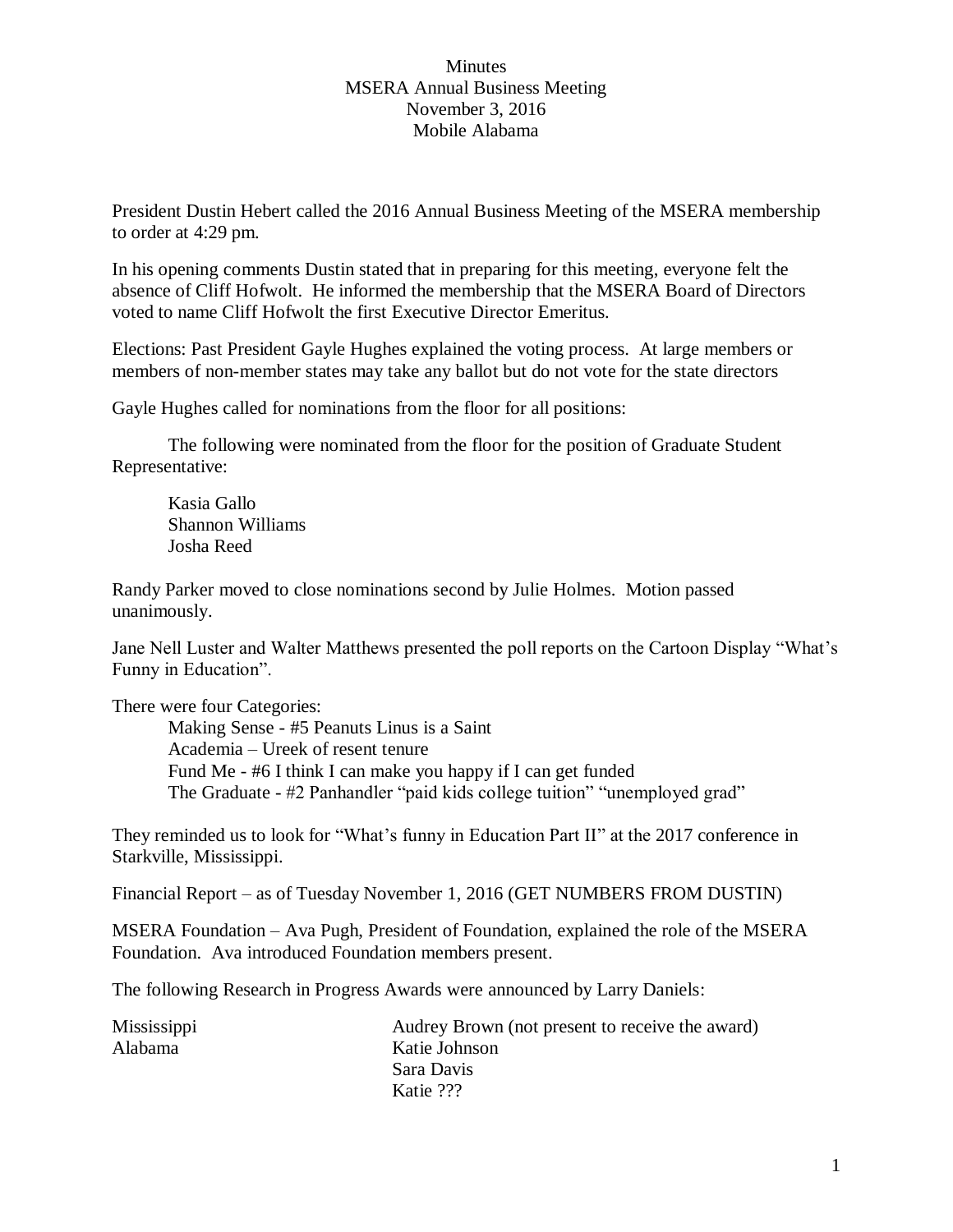## Minutes MSERA Annual Business Meeting November 3, 2016 Mobile Alabama

| Louisiana | Carie ???                                        |
|-----------|--------------------------------------------------|
|           | Maria Wallace (not present to receive the award) |
| Arkansas  | <b>Shannon Williams</b>                          |
|           | Amy Thompson                                     |
| Tennessee | Erick Cosman                                     |
|           | Joshua Reed                                      |
|           | <b>Stacey Fields</b>                             |
|           | Lucy Watson                                      |
|           | Garet Smith                                      |
|           | Joshua Tipton                                    |
|           | <b>Audrey Brown</b>                              |
|           |                                                  |

Gayle Hughes announced the election Results:

Rebecca Robichaux-Davis, President Elect Rachelle Miller, Secretary Amy Thompson, Arkansas Director Natasha Gerstenschlager, Tennessee Director Jerry Johnson, Florida Director

Dustin thanked the committee members and chairpersons for their contribution to the organization. The following were recognized for their service to MSERA:

| Franz Reneau                 |                         |  |  |
|------------------------------|-------------------------|--|--|
| Jane Nell Luster – Historian |                         |  |  |
| Shannon Chiasson - Secretary |                         |  |  |
| Tina Allen – Program Chair   |                         |  |  |
| <b>State Directors:</b>      |                         |  |  |
| Alabama                      | Nancy Galliard          |  |  |
| Arkansas                     | Rachell Miller          |  |  |
| Kentucky                     | Yuejin Xu               |  |  |
| Louisiana                    | Suzanna Craig           |  |  |
| Mississippi                  | Rebecca Robichaux-Davis |  |  |
| Tennessee                    | Jwa Kim                 |  |  |
| Graduate Student –           | Kasia Gallo             |  |  |
| At large directors           | Abraham Andero          |  |  |
|                              | Lindsey Jaikel Diulus   |  |  |
|                              | Deborah King            |  |  |
|                              | Deborah McCarthy        |  |  |

The MSERA Service Awards were presented.

The Harry Bowman Service Award for significant and continuing contributions to MSERA was presented to Gail Hughes of the University of Arkansas at Little Rock.